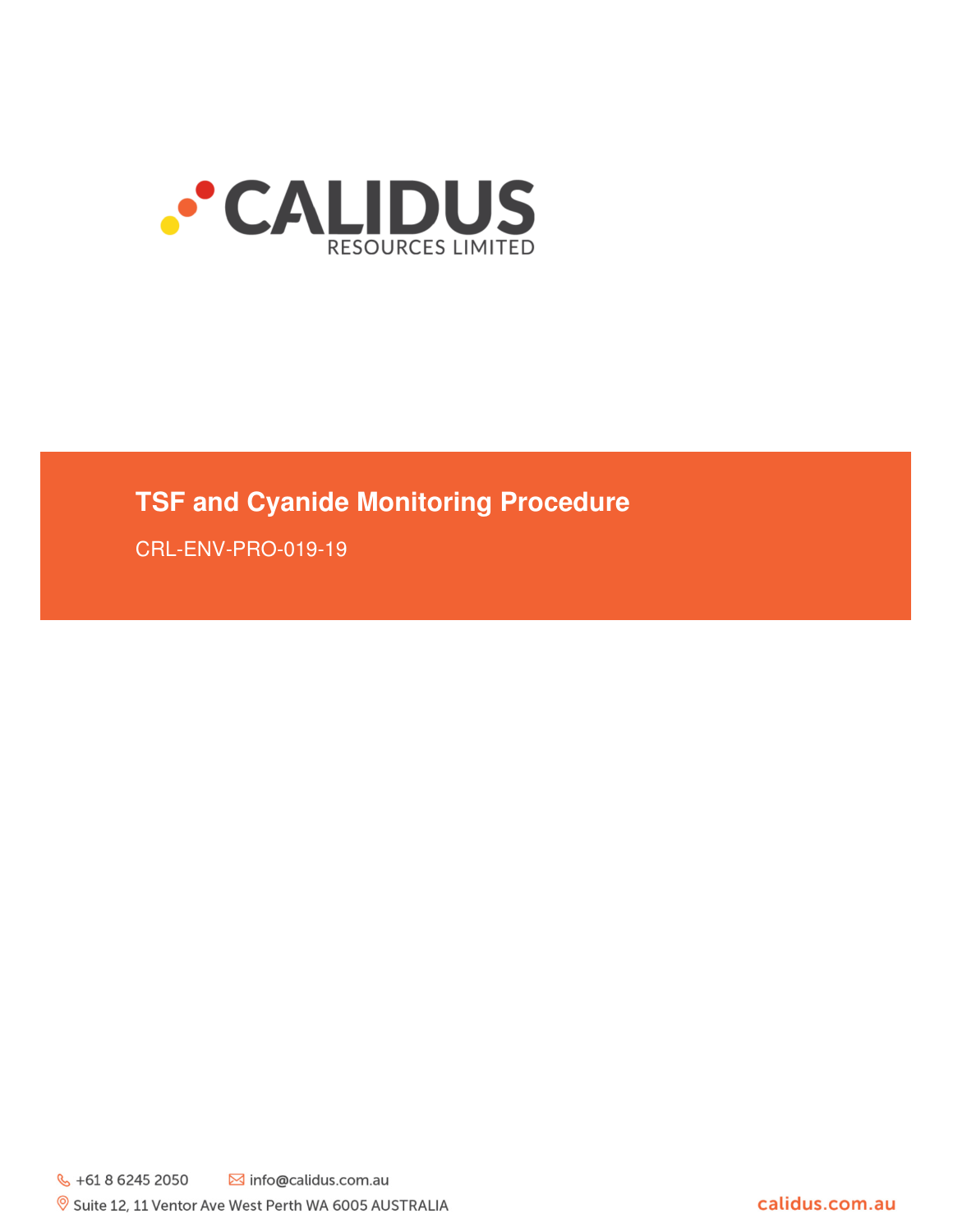

TSF and Cyanide Monitoring Procedure CRL-ENV-PRO-019-19 2 October 2019

| <b>Rev</b> | <b>Revision</b><br><b>Details</b> | <b>Prepared</b>         | <b>Reviewed</b>          | <b>Authorised</b>       | <b>Date</b>                     |
|------------|-----------------------------------|-------------------------|--------------------------|-------------------------|---------------------------------|
|            | Internal Review                   | P. Brennan -<br>Calidus | K. George $-$<br>Rapallo | P. Brennan -<br>Calidus | 22 <sup>nd</sup> August<br>2019 |
| 2          | Revision 0                        | P. Brennan              | K. George                | P. Brennan              | 19<br>September<br>2019         |

Calidus Resources Limited ACN 006 640 553 PO Box 1240 West Perth WA 6872 Australia 6005 +61 8 6245 2050 info@calidus.com.au https://www.calidus.com.au/

This document has been prepared based on assumptions as reported throughout and upon information and data supplied by others.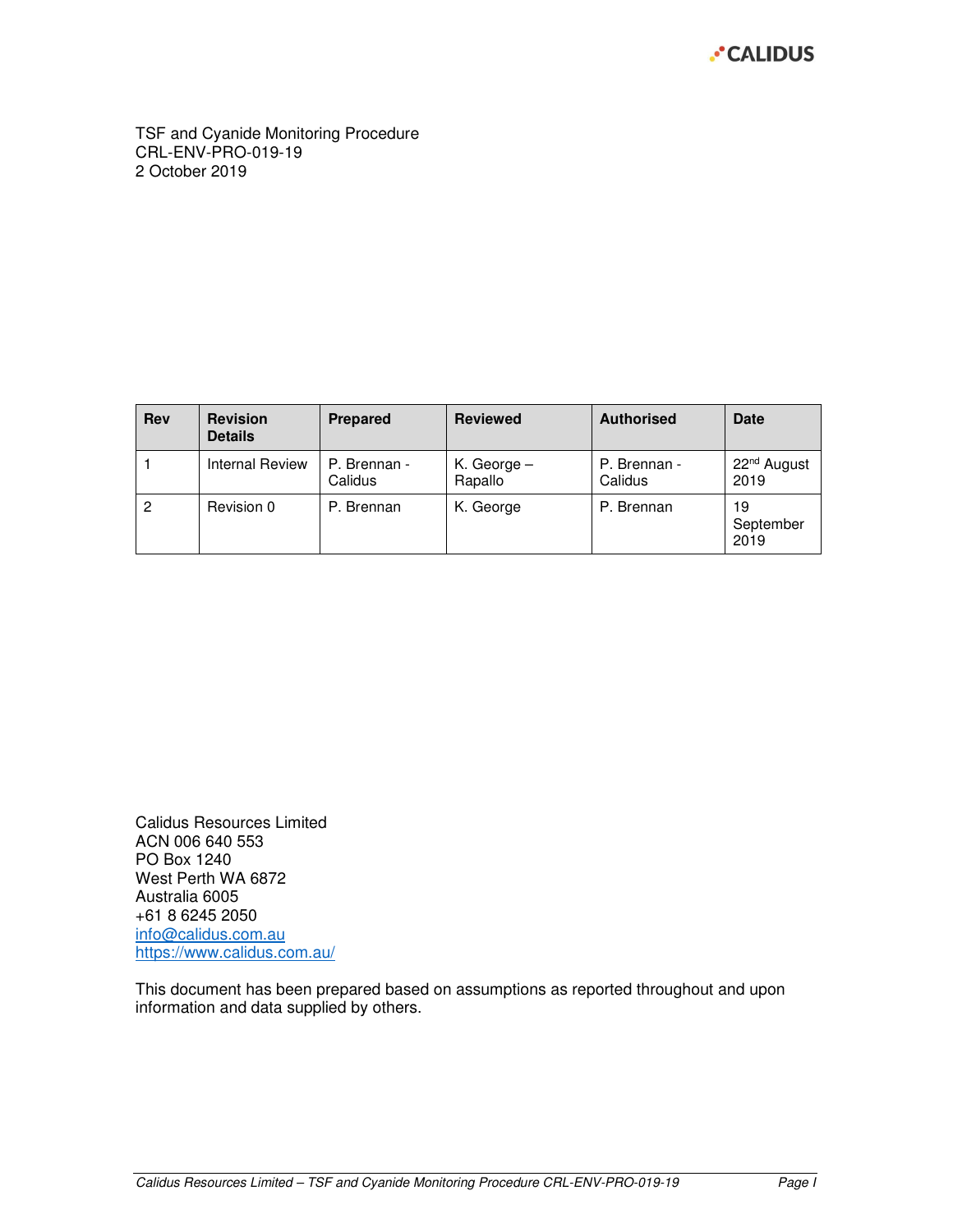

# **Table of Contents**

| 1.           |                  |  |  |  |
|--------------|------------------|--|--|--|
|              | 1.1              |  |  |  |
|              | 1.2 <sub>2</sub> |  |  |  |
|              | 1.3              |  |  |  |
|              | 1.4              |  |  |  |
| $\mathbf{2}$ |                  |  |  |  |
| 3            |                  |  |  |  |
|              | 3.1              |  |  |  |
|              | 3.2              |  |  |  |
|              | 3.3              |  |  |  |
|              | 3.4              |  |  |  |
|              | 3.5              |  |  |  |
|              | 3.6              |  |  |  |
| 4            |                  |  |  |  |
| 5            |                  |  |  |  |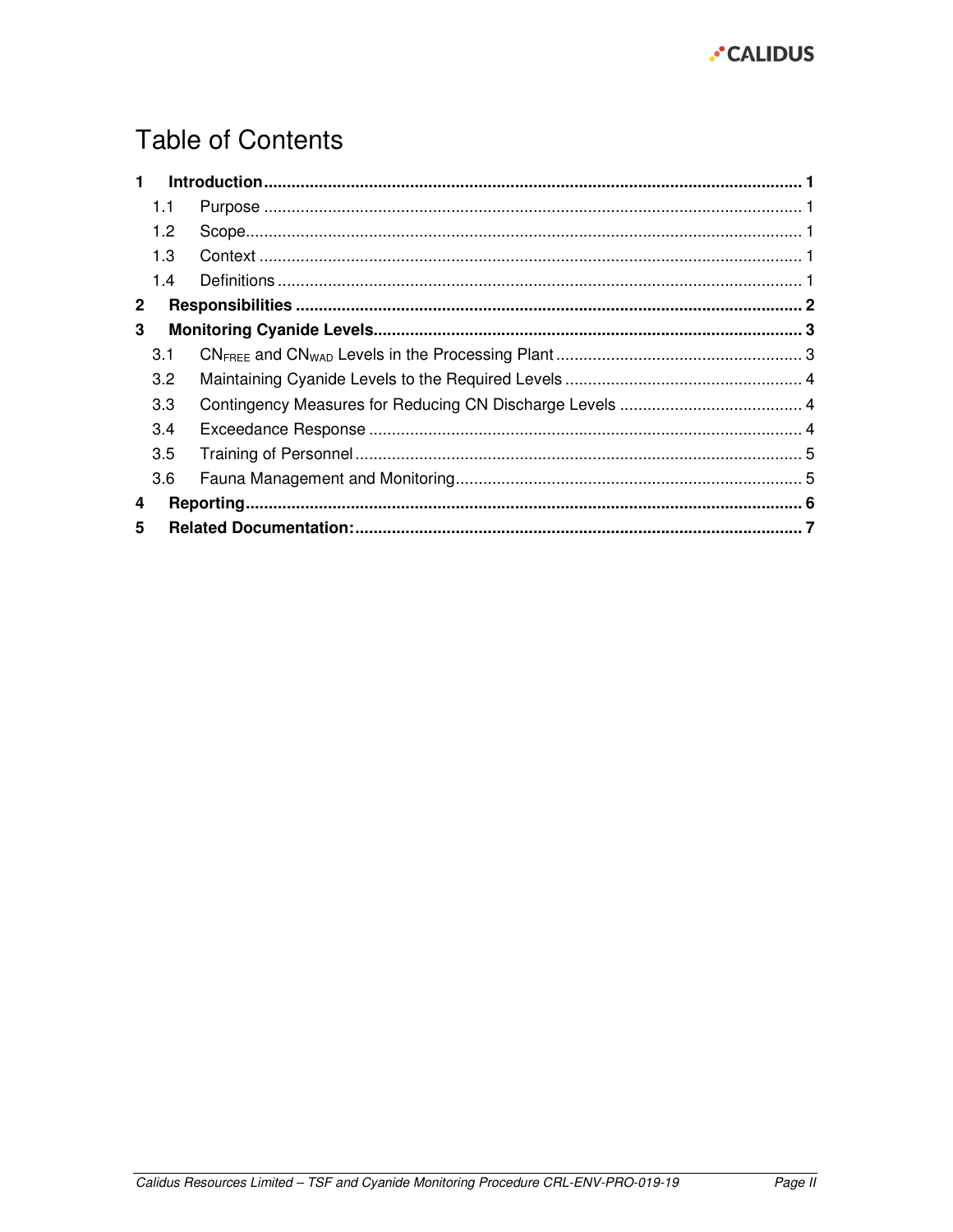## 1 Introduction

To support the environmental approvals for the proposed Warrawoona Gold Project (WGP), routine monitoring of cyanide levels is required.

This cyanide monitoring procedure has been prepared for the cyanide destruction process proposed for the WGP and specifically relates to ensuring Weak Acid Dissociable (WAD) Cyanide Levels in Tails discharged to the Tails Storage Facility (TSF) are within limits that are not harmful to native Fauna.

#### 1.1 Purpose

The purpose of this procedure is to identify cyanide management and monitoring procedures to minimise the impact of cyanide to the environment. It is intended to be used as part of an overall framework to plan works and mitigate the environmental risks associated with the WGP.

#### 1.2 Scope

This procedure applies to all Calidus controlled sites and their activities, employees, contractors and visitors, and is subject to the requirements of the Calidus Health, Safety and Environment (HSE) Standards and applicable environmental legislation.

#### 1.3 Context

To avoid potential fauna toxicity the WGP will employ a cyanide destruction process and implement cyanide management procedures. The Telfer Gold Project with a TSF located on a similar latitude to the proposed Warrawoona Gold Project is licenced for  $<$ 50 mg/L CN<sub>WAD</sub> discharge.

In recognition of the two species of significant Bats and the absence of data to support a <50 mg/L CNWAD discharge (related to Ghost Bat and Pilbara Leaf-nosed Bat). Calidus has committed to a concentration of  $CN<sub>WAD</sub>$  discharge <30 mg/L and it is likely that following volatilisation of cyanide post discharge that CN<sub>WAD</sub> in the supernatant will be lower still.

| <b>Term</b>                | <b>Definition</b>                                                                                                                                     |  |
|----------------------------|-------------------------------------------------------------------------------------------------------------------------------------------------------|--|
| Cyanide                    | Refers to any compound which contains the cyano group (CN). The two forms<br>of Cyanide most considered in this document are:                         |  |
|                            | CNFREE Free Cyanide, generally includes the cyanide ion (CN-) and Hydrogen<br>Cyanide Gas (HCN);                                                      |  |
|                            | CN <sub>WAD</sub> Weak Acid Dissociable (WAD) cyanide, cyanide species liberated at<br>moderate pH (pH 4.5)                                           |  |
| <b>Cyanide Destruction</b> | Chemical Means to destroy the cyanide in cyanidation tails                                                                                            |  |
| Caro's Acid                | Caro's Acid is a mixture of sulphuric acid (H2SO4) and hydrogen peroxide<br>(H2O2), one of the methods Calidus is investigating for cyanide destruct. |  |

## 1.4 Definitions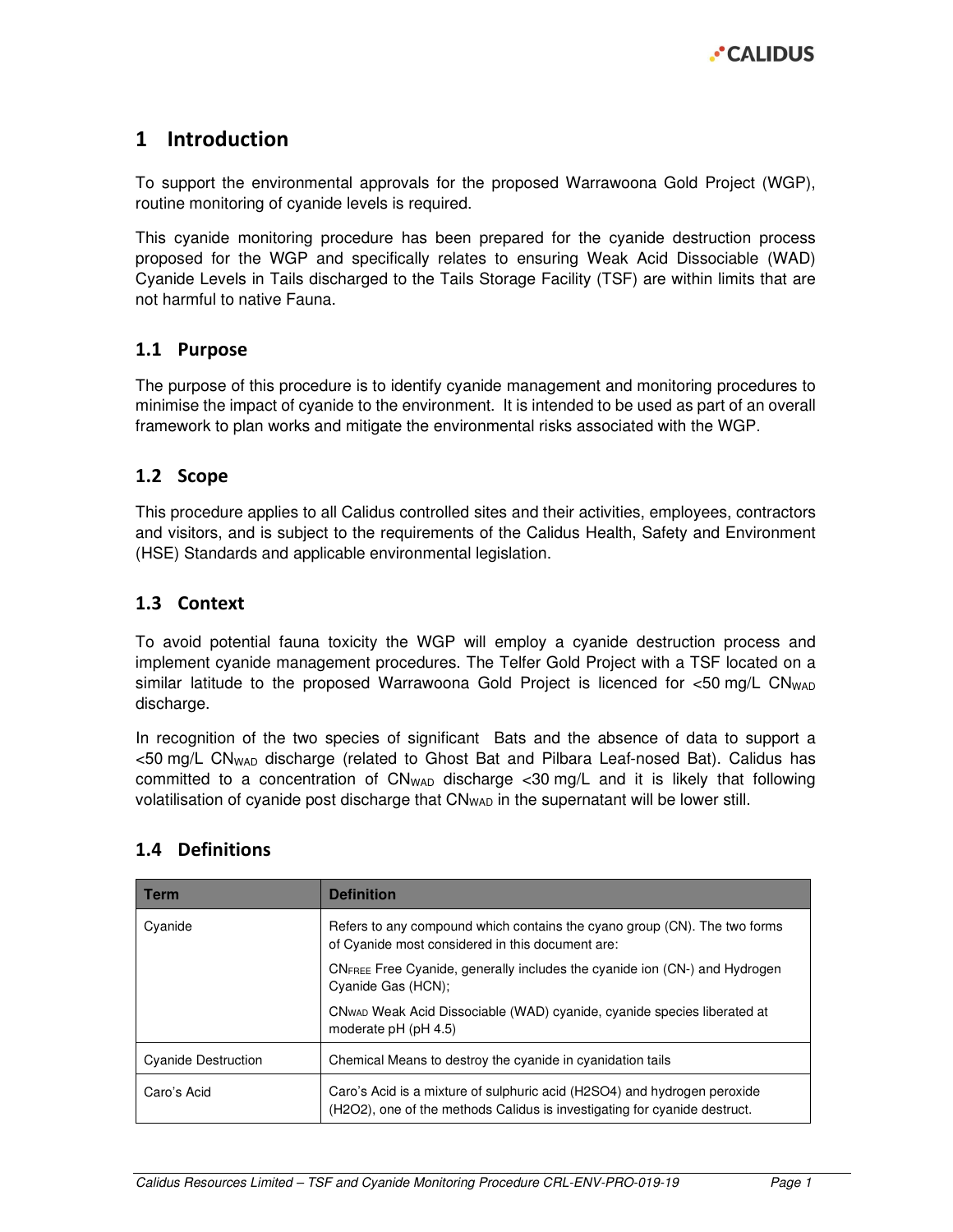

## 2 Responsibilities

All Calidus employees and contractors are required to comply with the requirements of this procedure.

Accountability for fulfilling the requirements of this procedure is dependent on the stage of Project development (exploration, construction, operations, decommissioning).

During construction stages, whether activities are undertaken by an external service provider or internal Calidus personnel, the Project Manager / Registered Manager will be accountable for ensuring the requirements of this procedure are met.

During operational, decommissioning and closure stages, the General Manager (Registered Manager) will be accountable for ensuring the requirements of this procedure are met.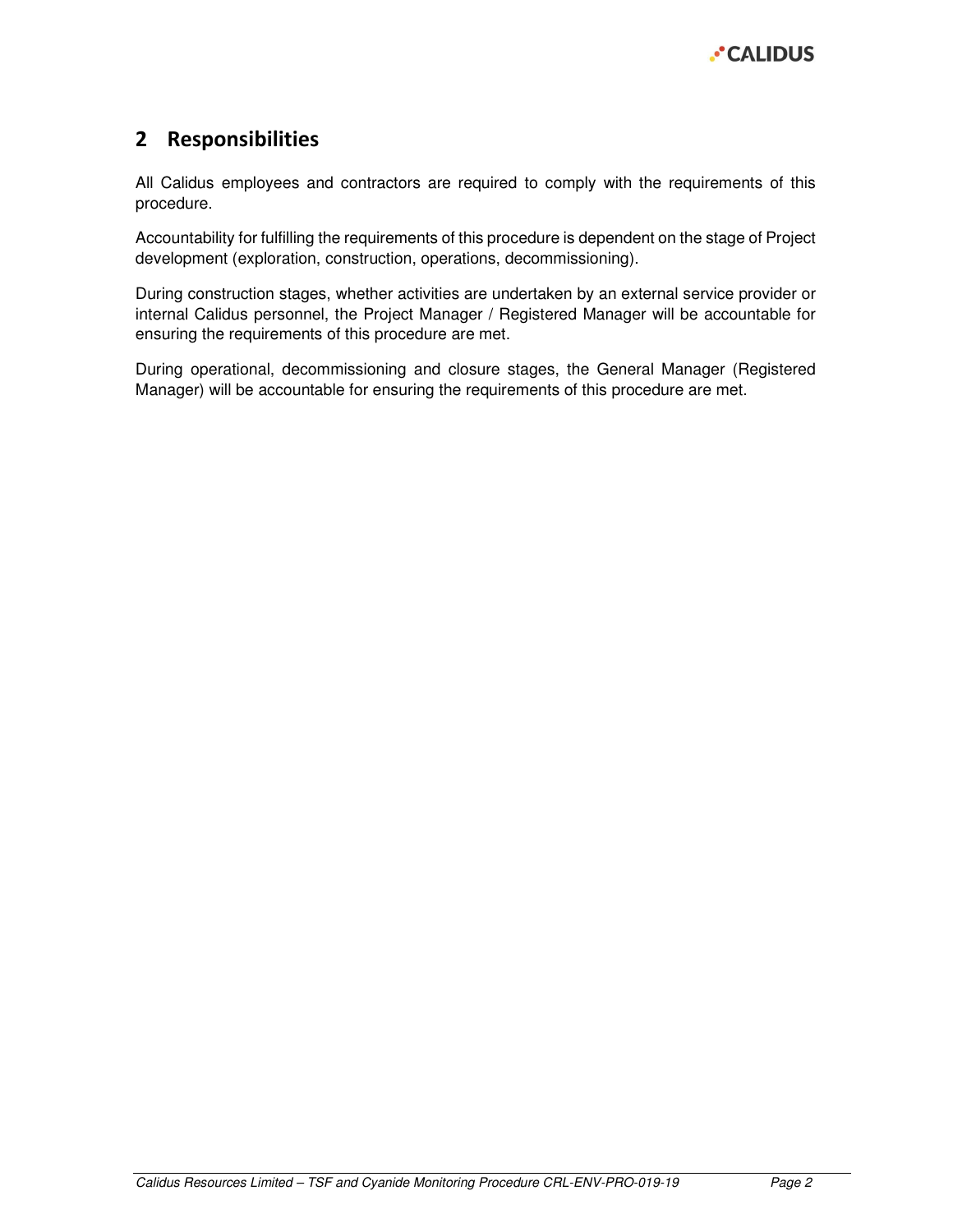

| Role                                                                                    | <b>Responsibilities</b>                                                                                                                                                                                                                        |  |  |
|-----------------------------------------------------------------------------------------|------------------------------------------------------------------------------------------------------------------------------------------------------------------------------------------------------------------------------------------------|--|--|
| <b>Exploration Manager/ Project</b><br>Manager / Registered<br>Manager/ General Manager | Accountable for ensuring the requirements of the procedure are met<br>dependent on the stage of project development.                                                                                                                           |  |  |
|                                                                                         | Implement and maintain the Cyanide Monitoring Procedure and<br>$\bullet$<br>associated Standard Operating Procedures                                                                                                                           |  |  |
|                                                                                         | Review the Cyanide Monitoring Procedure and associated Standard<br>٠<br><b>Operating Procedures</b>                                                                                                                                            |  |  |
| Processing Manager                                                                      | Annual Audit of Compliance.<br>٠                                                                                                                                                                                                               |  |  |
|                                                                                         | Organise the review and update, of this Cyanide Monitoring Procedure<br>٠<br>annually                                                                                                                                                          |  |  |
|                                                                                         | Implement changes to this procedure based on investigation and<br>audits.                                                                                                                                                                      |  |  |
|                                                                                         | Monitoring the daily cyanide usage<br>$\bullet$                                                                                                                                                                                                |  |  |
|                                                                                         | Managing cyanide leaching set-points<br>$\bullet$                                                                                                                                                                                              |  |  |
| <b>Production Metallurgist</b>                                                          | Reporting operational deficiencies and suggesting improvements<br>$\bullet$                                                                                                                                                                    |  |  |
|                                                                                         | Checking Thickener density calibrations<br>$\bullet$                                                                                                                                                                                           |  |  |
|                                                                                         | Monitoring and performing calibration of oxygen meters<br>$\bullet$                                                                                                                                                                            |  |  |
|                                                                                         | Maintenance and weekly calibrations of the cyanide analysers.<br>$\bullet$                                                                                                                                                                     |  |  |
| Metallurgical Laboratory<br>Technician                                                  | Providing the first point of call for cyanide analyser problems and<br>$\bullet$<br>improvements                                                                                                                                               |  |  |
|                                                                                         | Entering verification/calibration data for the cyanide analysers<br>٠                                                                                                                                                                          |  |  |
|                                                                                         | Organising manufacturer service visits and maintaining spare parts<br>$\bullet$                                                                                                                                                                |  |  |
|                                                                                         | Checking and maintaining cyanide concentrations within specified<br>$\bullet$<br>targets. Requesting assistance if unable to control to target                                                                                                 |  |  |
| Process Operational<br>Technician                                                       | Conducting cyanide titrations to verify the analysers and notify the area<br>$\bullet$<br>metallurgist if the difference is greater than 10 ppm                                                                                                |  |  |
|                                                                                         | Notify the Production metallurgist if any errors are found with the<br>$\bullet$<br>analysers                                                                                                                                                  |  |  |
|                                                                                         | Fauna Monitoring and Reporting to Site Environmental Officer<br>$\bullet$                                                                                                                                                                      |  |  |
|                                                                                         | Implement and deliver awareness training programs to personnel,<br>$\bullet$<br>contactors and visitors.                                                                                                                                       |  |  |
| Site Environmental Officer                                                              | The Site Environmental Officer will train the Process Operators to<br>٠<br>undertake fauna observations of the decant.                                                                                                                         |  |  |
| Senior Environmental Officer                                                            | Ensure that Fauna Monitoring data is incorporated into regulatory<br>$\bullet$<br>reports as required under the Significant Species Management Plan.<br>Deliver monitoring/reporting data to the appropriate regulatory authority<br>$\bullet$ |  |  |

# 3 Monitoring Cyanide Levels

#### 3.1 CN $F_{REE}$  and CN<sub>WAD</sub> Levels in the Processing Plant

CN<sub>FREE</sub> and CN<sub>WAD</sub> levels will be monitored in the processing plant to provide information relevant to process control and cyanide destruction to regulate the dosage of the reagent such as Caro's Acid.

CNWAD samples will be taken of the cyanide destruct feed and discharge streams. In the event CNWAD levels at the discharge point to the tailings storages exceed 30 mg/L (maximum) one or more of the contingency measures outlined below will be implemented to reduce CN<sub>WAD</sub> levels to below this level.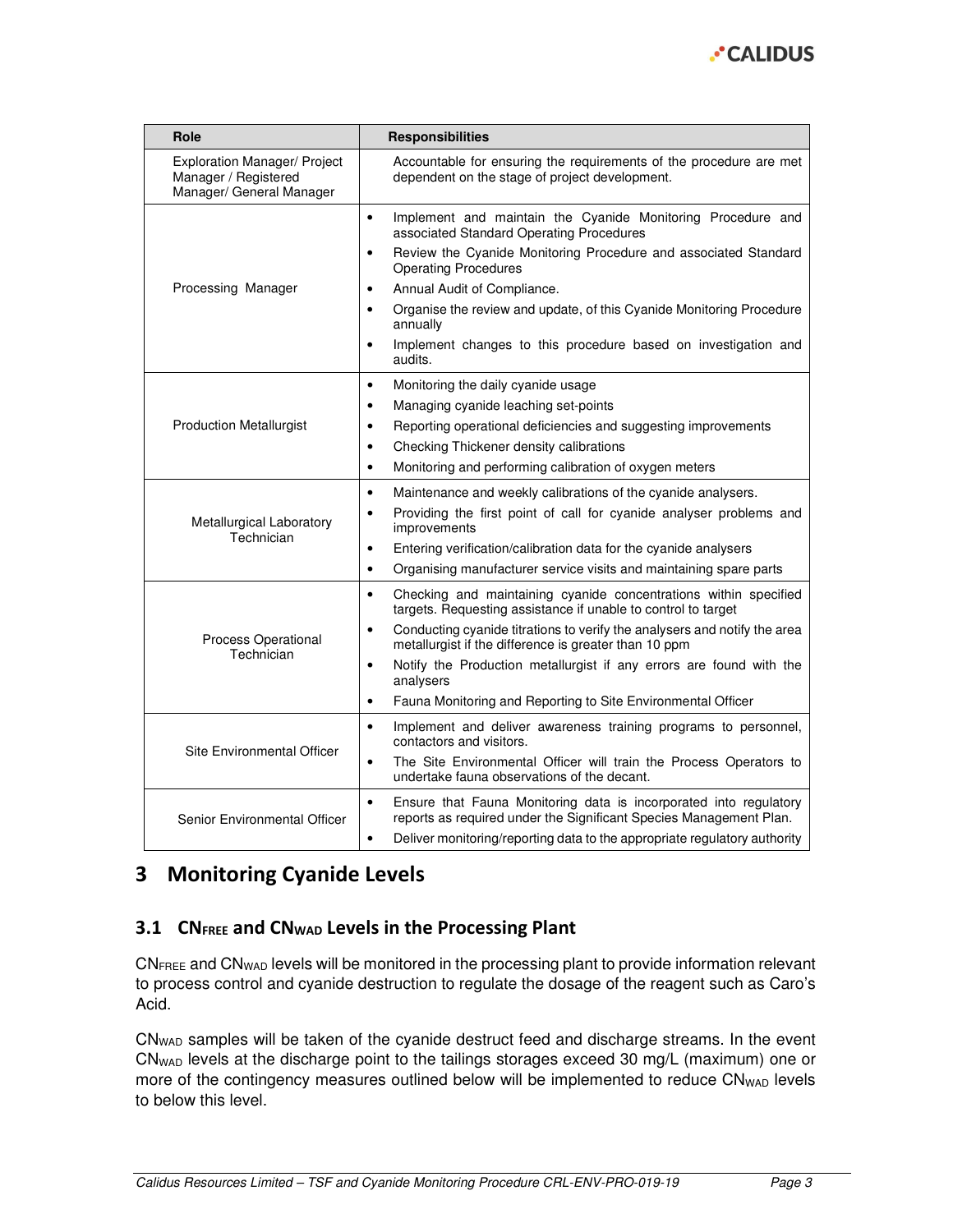

#### 3.2 Maintaining Cyanide Levels to the Required Levels

- (a) A flow meter and control valve will regulate the flow of cyanide to the CIL circuit. The flow rate will be controlled to a free cyanide setpoint measured frequently by an automated online cyanide analyser;
- (b) The analyser accuracy will be monitored routinely by operator titrations and maintained by the laboratory staff. The analyser will be serviced by the OEM on a routine basis;
- (c) Cyanide concentration in the slurry reporting the tailings thickener underflow hopper will be measured;
- (d) Destruct reagents such as Caro's acid will be added in a stoichiometric ratio to the cyanide concentration multiplied by an efficiency factor to ensure destruction is achieved below the target;
- (e) Daily samples will be collected from the tailings spigot(s). The sample will be analysed in the on-site laboratory for  $CN<sub>WAD</sub>$  cyanide concentration. This is the control sample to confirm the slurry deposited on the TSF is below the required level;
- (f) If the sample is below the required level no further action is required;
- (g) If the sample exceeds the target action will be taken to determine the cause of the exceedance and a suitable response;
- (h) All samples will be internally reported on a monthly basis.

#### 3.3 Contingency Measures for Reducing CN Discharge Levels

In the event CN<sub>WAD</sub> levels in the tailings discharge stream exceed 30 mg/L (maximum), one or more of the following contingency measures will be implemented to reduce CN<sub>WAD</sub> levels to below these levels:

- Discharge to the TSF will cease until CN<sub>WAD</sub> levels can be achieved below the required level;
- Increase the amount or dosage rate of cyanide destruction chemicals being used in the cyanide destruction circuit to achieve lower cyanide levels in the tailings discharge stream;
- Reduce the amount or rate of cyanide addition;
- Reduce the rate of ore feed:
- Add dilution water, if available.

Monitoring of the effectiveness of the contingency measures will be undertaken.

#### 3.4 Exceedance Response

The following steps shall be adhered to in the event of a CN<sub>WAD</sub> concentration exceedance:

#### Identify the Cause:

- Check the cyanide addition rate has not been excessive;
- Check the analyser readings are correct with the manual readings:
- Check the CN destruct process is operating efficiently;
- Confirm the addition ratio is appropriate.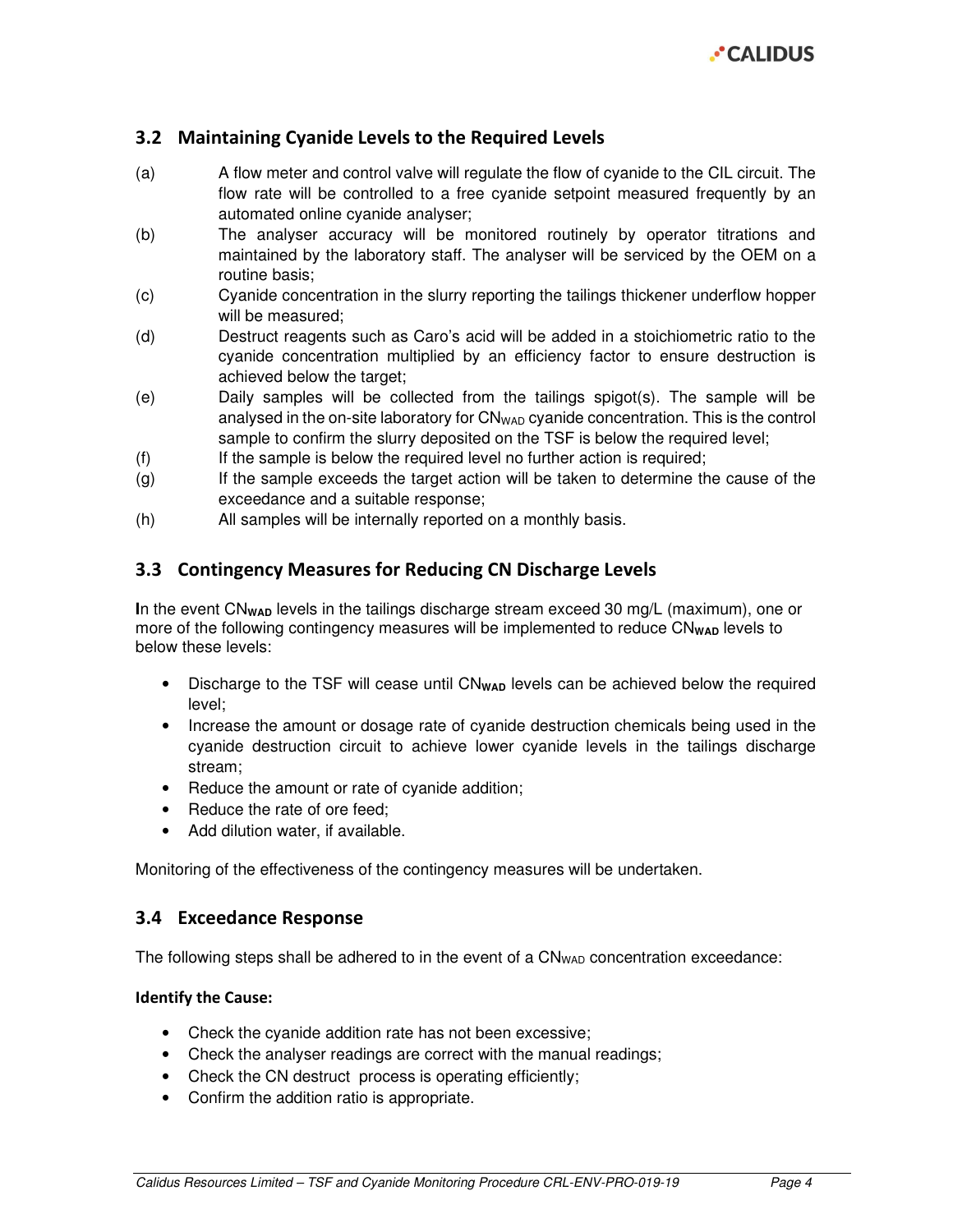

#### Response

- Once the cause is identified make the required adjustments;
- Once the adjustments have had sufficient time to be effective re-sample the spigot to confirm the discharge is within the target;
- Raise an incident report. Document the exceedance explanation and response taken.

#### 3.5 Training of Personnel

- The site trainer will train the operators for cyanide titrations and routine checks required to maintain the cyanide addition and destruction equipment.
- The laboratory supervisor will train the laboratory technicians on the procedures for operating and maintaining the cyanide analyser.
- TSF disposal targets and reasons for these targets will also be communicated via the Calidus Induction.
- The Site Environmental Officer will train the Process Operators to undertake fauna observations of the decant pond and will collate information as per the Significant Species Management Plan (CRL-ENV-PLN-006-19).

#### 3.6 Fauna Management and Monitoring

The following management measures will be in place to protect fauna from interactions with the TSF:

- Minimising the area of supernatant water in the TSF (decant);
- Monitoring usage of the TSF decant by fauna;
- Development of Procedures for the rescue of fauna;
- Beach Management via spigots placement to avoid ponding of supernatant water in areas other than the decant

Fauna monitoring at the TSF will occur twice a day to observe and record fauna usage. One patrol will be conducted after dawn and the other in late afternoon. The monitoring results will be utilised to determine the requirement for modification to the mechanisms being implemented to keep fauna away from the TSF.

The following details will be recorded during the fauna observations:

- observer details (name);
- date and time of inspection;
- type of species observed;
- number of individuals of each species observed;
- location within TSF (e.g. beach, embankment or decant, etc);
- behaviour and habits of individuals (e.g. flying, wading, feeding etc);
- fauna effected (e.g. trapped) or deaths.

Groundwater will be monitored for cyanide as per the Ground water Monitoring Procedures (CRL-ENV-PRO-021-19)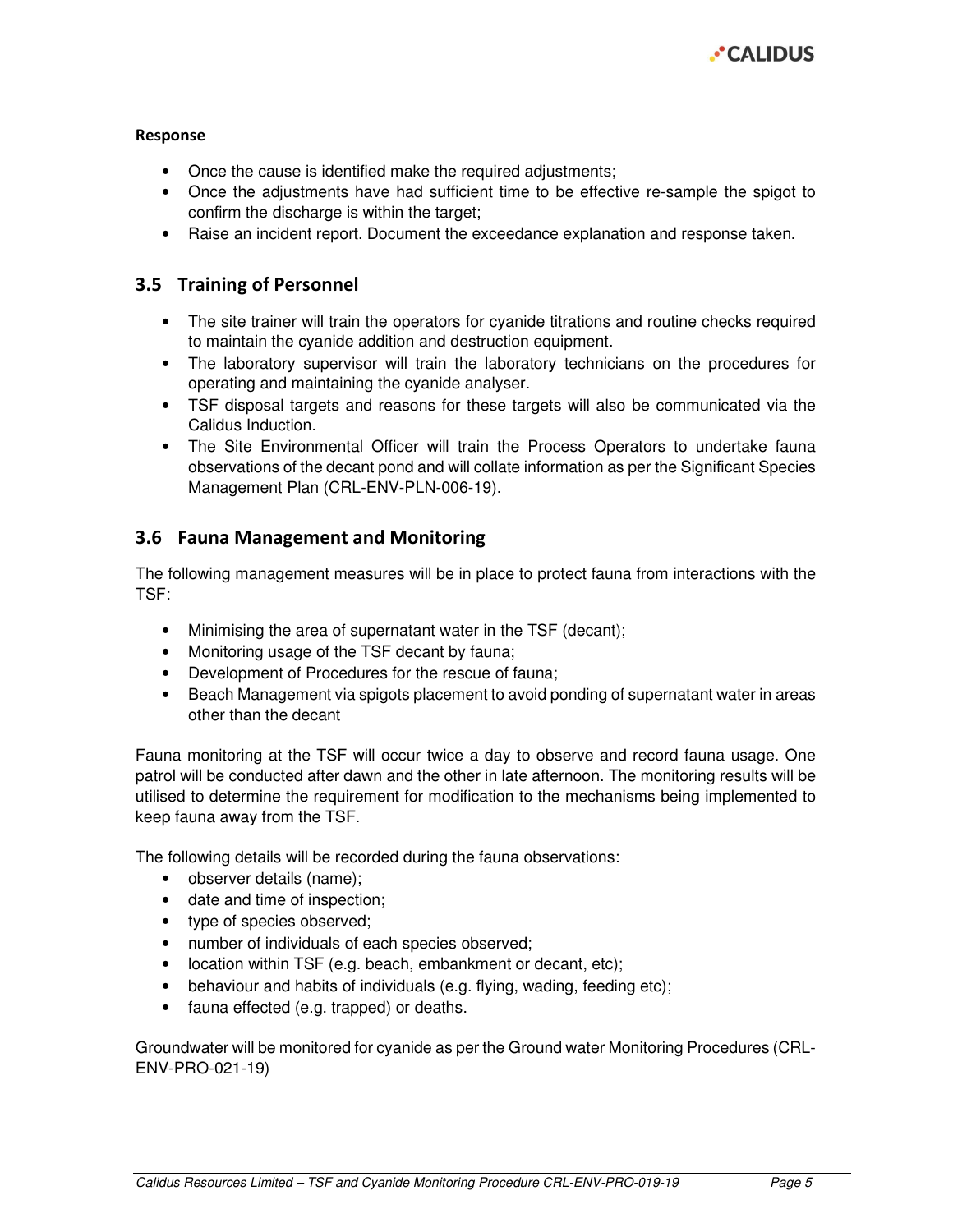# 4 Reporting

Any exceedance of the 30mg/L CN<sub>WAD</sub> target level will be reported within 7 days to the appropriate regulatory agency.

Fauna monitoring results will be collated as per the Significant Species Management Plan and reported to the appropriate regulatory agency.

A summary of the cyanide monitoring results will be completed annually as part of the Annual Environmental Report.